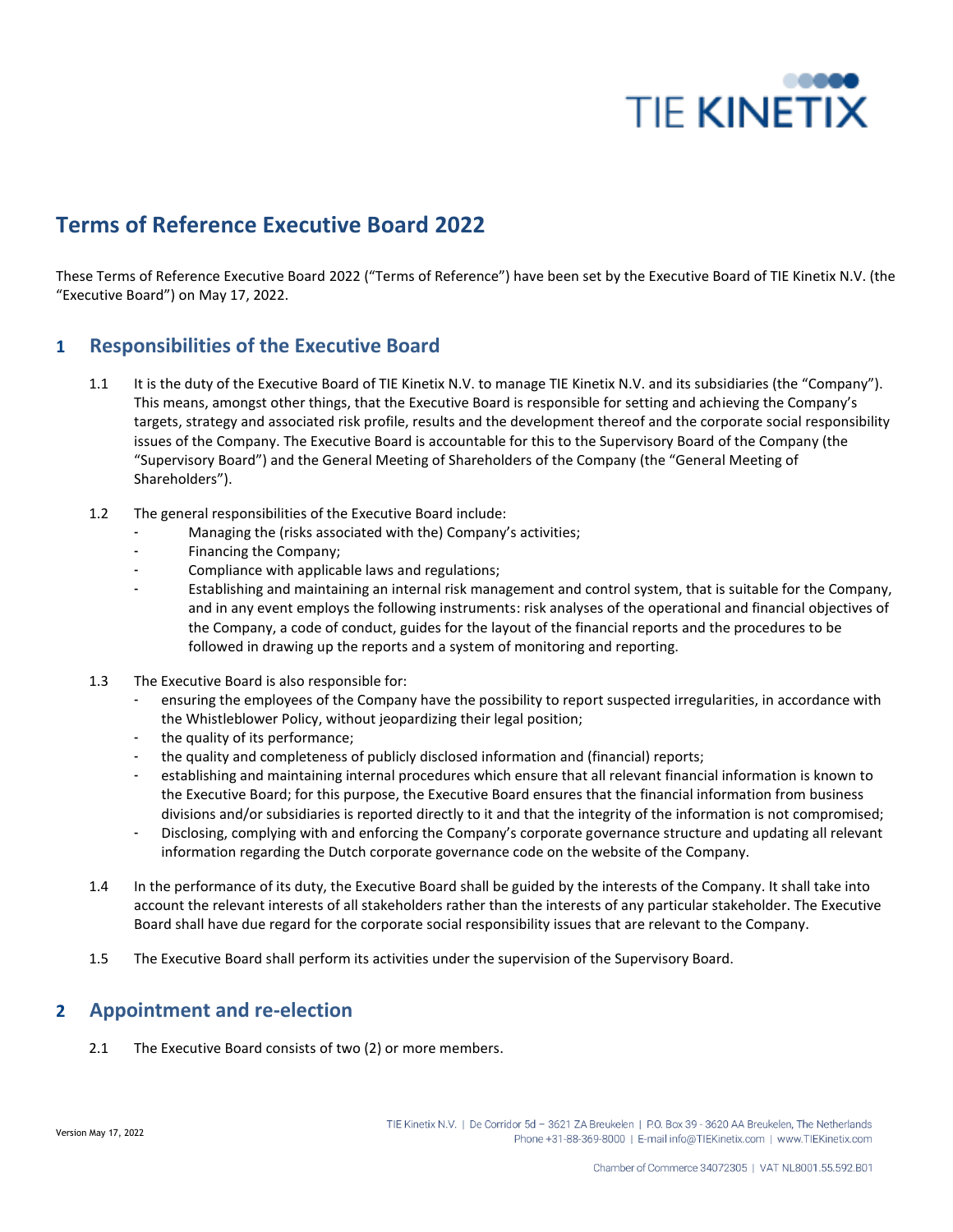

- 2.2 A member of the Executive Board will be appointed by the General Meeting of Shareholders, on the proposal of the Supervisory Board and in accordance with the Articles of Association.
- 2.3 A member of the Executive Board will be appointed for a maximum period of four (4) years. Upon expiry of the fouryear term, a member of the Executive Board may be reappointed for successive terms of four (4) years each.
- 2.4 Selection of candidates for a new position as member of the Executive Board will take into account the Corporate Governance Code and related regulations. Selection criteria will reflect a the requirements of the role to be filled in and the general accepted principles of equality, diversity and inclusion. Candidate selection is based on qualifications.
- 2.5 The rotation schedule of the Executive Board shall be added to Terms of Reference (Annex I).

## **3 Positions held by the member of the Executive Board**

3.1 The acceptance by a member of the Executive Board of the membership of a supervisory board of a listed company requires the approval of the Supervisory Board. Other important positions, such as membership of the supervisory board of a large, unlisted company, shall be notified to the Supervisory Board. A member of the Executive Board may not be a member of a supervisory board of more than two listed companies. Nor may a member of the Executive Board be the chairman of the supervisory board of a listed company. All other positions held by a member of the Executive Board are described in Annex 1.

### **4 Position of the individual Executive Board member**

- 4.1 The remuneration of a member of the Executive Board is determined by the Supervisory Board and takes into account the Remuneration Policy (TIE Kinetix N.V.) set by the General Meeting of Shareholders. A member of the Executive Board does not participate in the voting process regarding the Remuneration Policy.
- 4.2 A member of the Executive Board may receive a variable as determined by the Supervisory Board and taking into account the Remuneration Policy (TIE Kinetix N.V.). An annual variable is linked to previously determined and objectively measurable performance targets.
- 4.3 Arrangements with regard to granting shares or options on shares (i.c. options offered to a member of the Executive Board conform article 4.2 of these Terms of Reference) will be subject to the Remuneration Policy as approved by the General Meeting of Shareholders. As the case may be a pre-agreed lock-up period will apply.
- 4.4 Each member of the Executive Board has been offered a severance package with a maximum of one year's salary.
- 4.5 A member of the Executive Board will not be granted any personal loans, guarantees or the like, unless in the normal course of business, on terms applicable to the personnel as a whole, and after approval of the Supervisory Board. No remission of loans may be granted.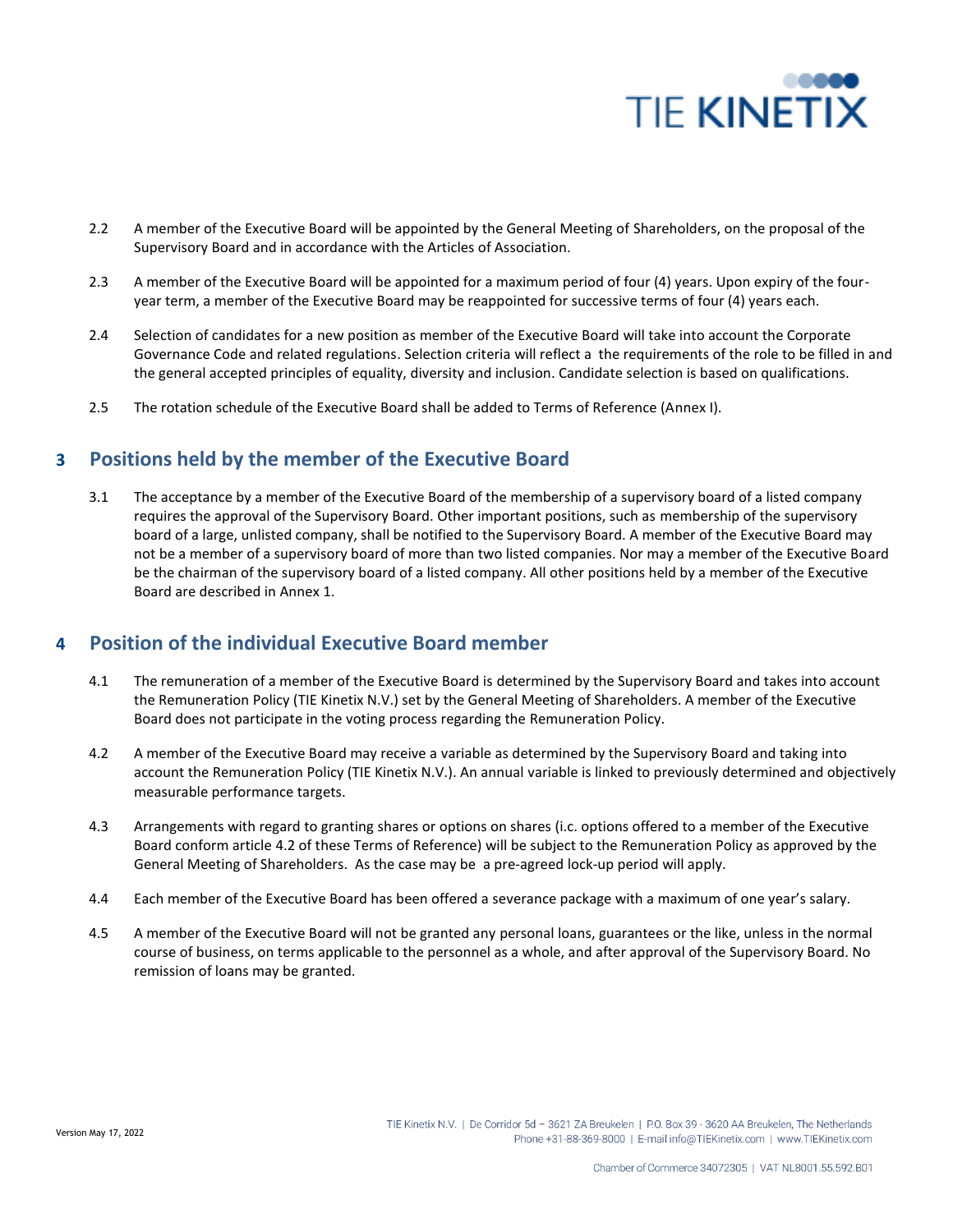

4.6 The principal components of the contract of a new member of the Executive Board shall be made public after it is concluded, but in any event no later than the date of the notice regarding the appointment to the General Meeting of Shareholders. This shall in any event include the amount of the fixed salary, the structure and amount of any variable remuneration component, the agreed redundancy scheme and/or severance pay, any conditions of a change-of-control clause in the contract and any other remuneration components promised, pension arrangements and performance criteria to be applied.

## **5 Responsibilities of the Chairman of the Executive Board**

- 5.1 The Chairman of the Executive Board ensures that passed resolutions are in accordance with the strategy with the Company and supervises the implementation of passed resolutions; in the light hereof the Chairman decides whether further consultation on the implementation of passed resolutions is necessary.
- 5.2 The President of the Executive Board shall be responsible for handling, and deciding on, reported complaints in respect of the Whistleblower Policy (TIE Kinetix N.V.).
- 5.3 The Chairman acts on behalf of the Executive Board as the main contact for the Supervisory Board. He remains in close and frequent contact with the Chairman of the Supervisory Board, and, if and when required, with the other members of the Supervisory Board. The Chairman of the Executive Board prepares meetings of the Supervisory Board in consultation with the Chairman of the Supervisory Board and supported by the Secretary of the Company.

### **6 Secretary of the Company**

- 6.1 The Executive Board shall be assisted by the Secretary of the Company.
- 6.2 The Secretary of the Company shall be appointed and dismissed by the Executive Board, after the approval of the Supervisory Board has been obtained.
- 6.3 The Secretary of the Company shall ensure that the correct procedures are followed and that the Executive Board acts in accordance with its legal obligations, these Terms of Reference and its obligations under the Articles of Association. The Secretary of the Company shall assist the Executive Board in the organization of the affairs of the Executive Board. The Secretary of the Company also performs tasks for the Supervisory Board, as provided in the Terms of Reference Supervisory Board.

### **7 Meetings of the Executive Board**

- 7.1 All resolutions of the Executive Board shall be made in writing and in accordance with the Articles of Association.
- 7.2 The secretariat shall be located at the offices of the Company, where the documents concerning the Executive Board shall be kept, unless otherwise decided by the President.

# **8 (Relationship with) the Supervisory Board**

8.1 A member of the Executive Board shall attend the meetings of the Supervisory Board, unless the Supervisory Board resolves otherwise and with the exception of the meetings mentioned in articles 11.2, 11.3 and 15.1 of the Terms of Reference Supervisory Board.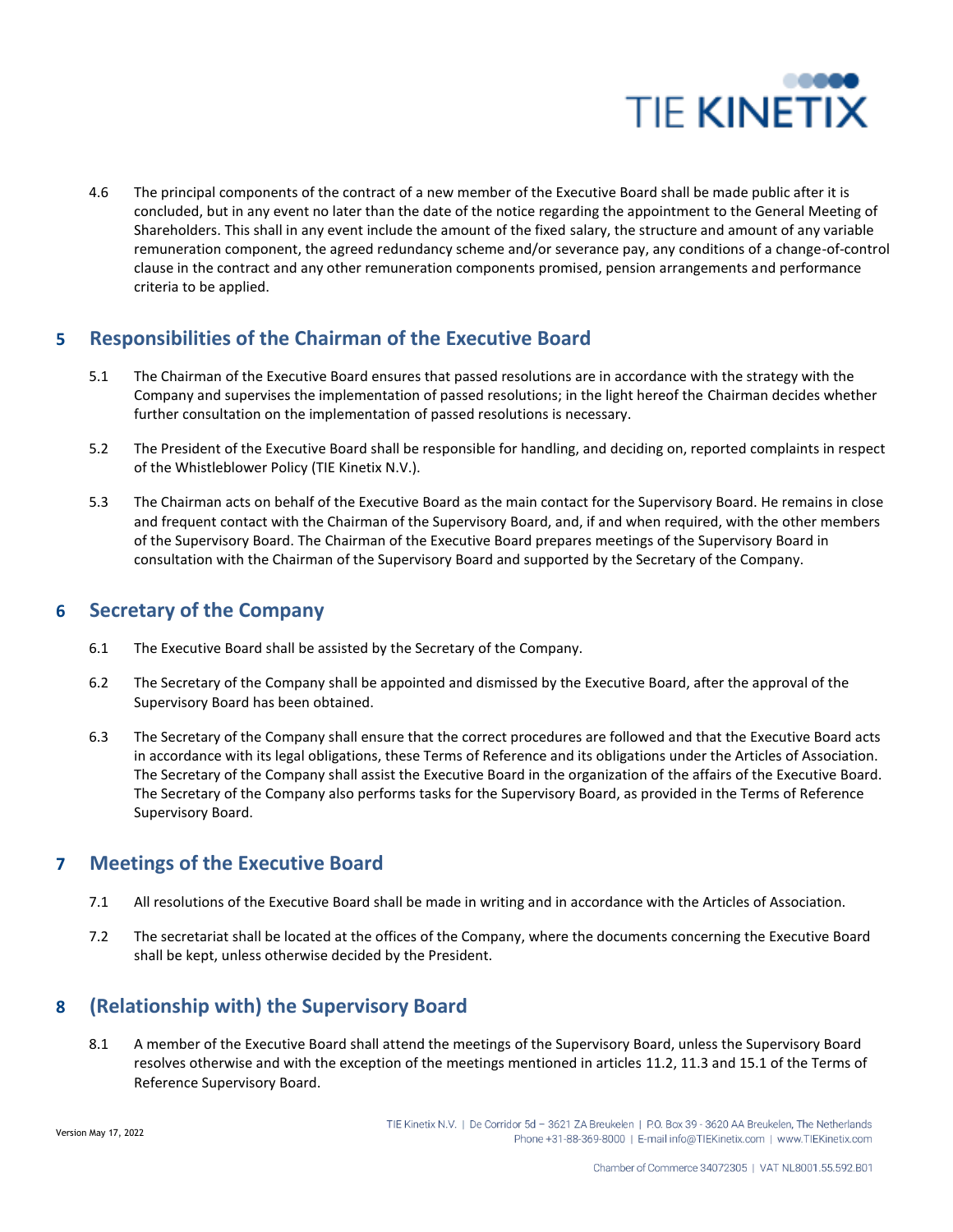

- 8.2 The Executive Board shall provide the Supervisory Board in good time with all information necessary for the exercise of the duties of the Supervisory Board. The Executive Board shall provide the Supervisory Board at least once a year, with a report on the strategic policy, the general and financial risks and the internal risk management and control system of the Company. The Executive Board shall report to the Supervisory Board all developments, changes and/or improvements relating to the responsibilities as described in article 1.2 of these Terms of Reference.
- 8.3 The Executive Board shall submit each year to the Supervisory Board for approval:
	- The operational and financial objectives of the Company;
	- The strategy designed to achieve the objectives;
	- The parameters to be applied in relation to the strategy, for example in respect to the financial ratios;
	- Corporate social responsibility issues.

# **9 (Relationship with) the General Meeting of Shareholders**

- 9.1 The Executive Board and the Supervisory Board shall jointly draw up the agenda for the Annual General Meeting of Shareholders, with due regard to relevant requests from shareholders according to article 25 sub 8 of the Articles of Association and the Dutch corporate governance code.
- 9.2 The Executive Board shall be present at the General Meeting of Shareholders, unless important reasons prevent them from attending.
- 9.3 The Executive Board and/or Supervisory Board shall provide the General Meeting of Shareholders in good time with any information it may require concerning an item on the agenda, unless important interests of the Company or any law, Rules or Regulations applicable to the Company prevent it from doing so. The Executive Board shall specify the reasons for invoking such important interests.

### **10 (Relationship with) analysts, financial press and other investors**

10.1 The Executive Board shall inform all shareholders and other parties in the financial market equally and simultaneously about matters that may affect the share price.

### **11 (Relationship with) External Auditor**

- 11.1 The Executive Board shall ensure that the External Auditor can properly perform his audit work, and it shall encourage both the External Auditor and the Company to properly perform and pursue the role and the policy of the Company regarding the External Auditor, as provided for by agreement with the External Auditor, these Terms of Reference and the Terms of Reference Supervisory Board.
- 11.2 The External Auditor of the Company, as well as each member of the Executive Board and Supervisory Board shall immediately report any potential conflict of interest concerning the External Auditor to the Chairman of the Supervisory Board. The External Auditor of the Company, as well as each member of the Board of Executive and Supervisory Board must provide all information relevant to the conflict of interests to the Chairman of the Supervisory Board. The Supervisory Board will determine whether a reported (potential) conflict of interests qualifies as a conflict of interests pursuant to which the transaction must be approved by the Supervisory Board. The Chairman shall procure that these transactions will be referred to in the Company's annual report with reference to the conflict of interests and a declaration that this article 11.3 was complied with.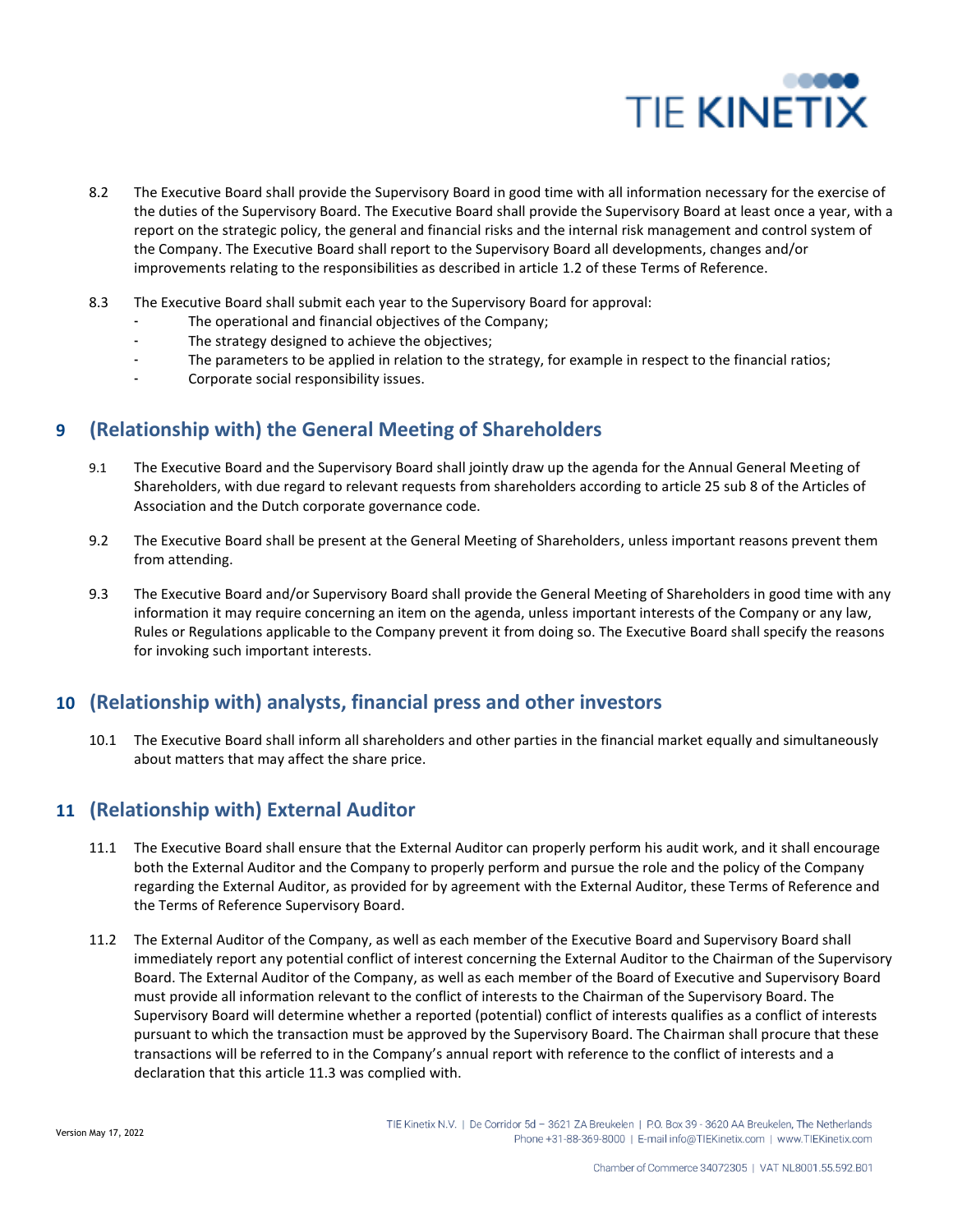

## **12 Relationships with the Worker's Council**

12.1 In case a Worker's Council is in place, the Executive Board ensures a proper relationship with the Worker's Council and sees to it that the Worker's Council fulfills and is able to fulfill its legal responsibilities as provided in the Wet op de Ondernemingsraden (WOR). A member of the Executive Board will attend meetings of the Worker's Council, when attendance is required according to the WOR, unless the Worker's Council decides otherwise.

#### **13 Annual Report**

- 13.1 The Executive Board shall release the annual report including the financial statements of the Company within four (4) months of the end of the financial year according to article 29 sub 2 of the Articles of Association.
- 13.2 All main elements with regard to article 8.3 of these Terms of Reference, shall be described in the annual report.
- 13.3 In the annual report, the Executive Board shall describe the sensitivity of the results of the Company to external factors and variables.

### **14 Conflicts of interest**

- 14.1 A member of the Executive Board shall not:
	- Enter into competition with the Company;
	- Demand or accept (substantial) gifts from the Company for him/herself or for his/her partner, or relative by blood or marriage up to the second degree as defined in Dutch law;
	- Provide unjustified advantages to third parties to the detriment of the Company; and
	- Take advantage of business opportunities to which the Company is entitled to for him/herself or for his/her partner or relative by blood or marriage up to the second degree as defined under Dutch law.
- 14.2 A member of the Executive Board shall in any event have a conflict of interest with significant interest to the Company ("conflict of interests") if:
	- The member of the Executive Board personally has a material financial interest in a company with which the Company intends to enter into a transaction;
	- The member of the Executive Board is related under family law (up to the second degree) to a member of the managing or supervisory board of a company with which the Company intends to enter into a transaction;
	- The member of the Executive Board is a member of the managing or supervisory board of, or holds similar office with, a company with which the Company intends to enter into a transaction;
	- Under applicable law, including the rules of any exchange on which the Company's shares (or depositary receipts thereof) are listed, such conflict of interests exists or is deemed to exist;
	- The Supervisory Board has ruled that such conflict of interests exists or is deemed to exist.
- 14.3 A member of the Executive Board shall immediately report any (potential) conflict of interests, to the (chairman of the) Supervisory Board. The member of the Executive Board reporting a (potential) conflict of interests must provide the (chairman of the) Supervisory Board with all information relevant to the conflict of interests, including information relating to the persons with whom he has a relationship under family law. The Supervisory Board will determine, without the Executive Board member being present, whether a reported (potential) conflict of interests qualifies as a conflict of interests.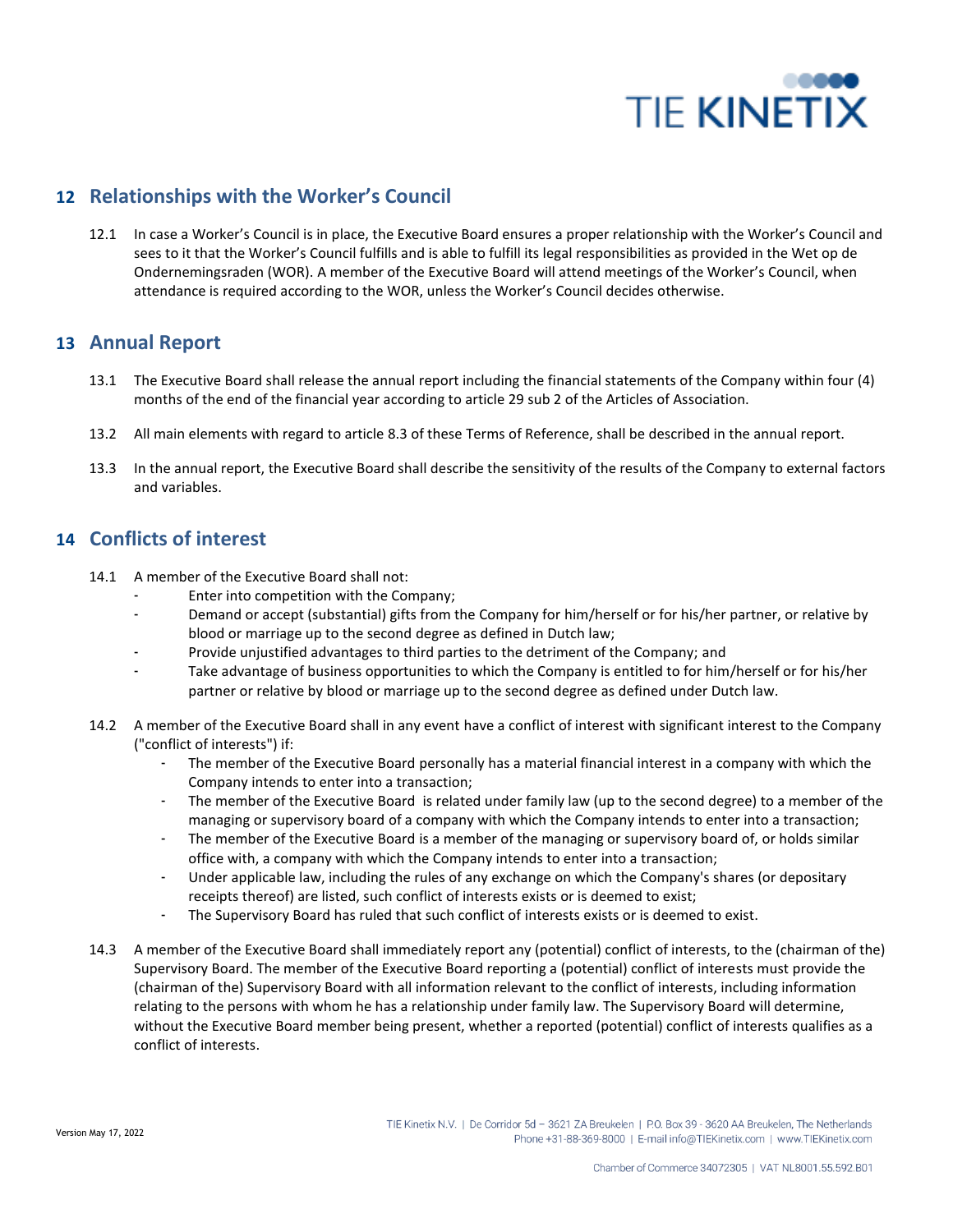

14.4 A member of the Executive Board shall not take part in any discussion or decision-making that involves a subject or transaction in relation to which he has a conflict of interest with the Company, within the meaning of article 14.2. In addition, a conflict of interests is deemed to exist in case the Company intends to enter into a transaction with a person or entity that holds at least ten percent of the shares in the Company. All transactions in which a conflict of interest exists or is deemed to exist, must be concluded on terms at least customary in the sector concerned. Resolutions regarding entering into such transaction must be approved by the Supervisory Board. The Secretary of the Company shall procure that these transactions will be referred to in the Company's annual report with reference to the conflict of interests and a declaration that article 14.1 and 14.2 of these Terms of Reference have been complied with.

### **15 Confidentiality**

15.1 All information on the Company obtained by a member of the Executive Board in connection with the exercise of its duties shall in principle be treated as personal and strictly confidential and will not be released or made public in any way to third parties or to anyone whomsoever, unless this is required by law. Notwithstanding the foregoing, a member of the Executive Board is allowed to disclose the above information to the Supervisory Board members as well as its employees or representatives who legitimately need access to it. The disclosing Executive Board member shall direct each of its employees or representatives who are given access to this information not to use or disclose this information. These obligations shall remain in force even after Executive Board membership has ended. A member of the Executive Board shall not to use any of this information for private, or any third party's, benefit at any time.

#### **16 Final provisions**

- 16.1 In case of conflict between these Terms of Reference and the Dutch law or the Articles of Association, the law or, as the case may be, the Articles of Association shall prevail.
- 16.2 These Terms of Reference can be supplemented and modified by the Executive Board, upon approval by the Supervisory Board, at any time.
- 16.3 The headings above the articles are only intended to increase the legibility of these Terms of Reference. The content and meaning of an article placed under a particular heading is, therefore, not limited to the meaning and content of the heading.
- 16.4 This policy shall be governed by the laws of the Netherlands
- 16.5 This policy shall take effect on May 17, 2022.